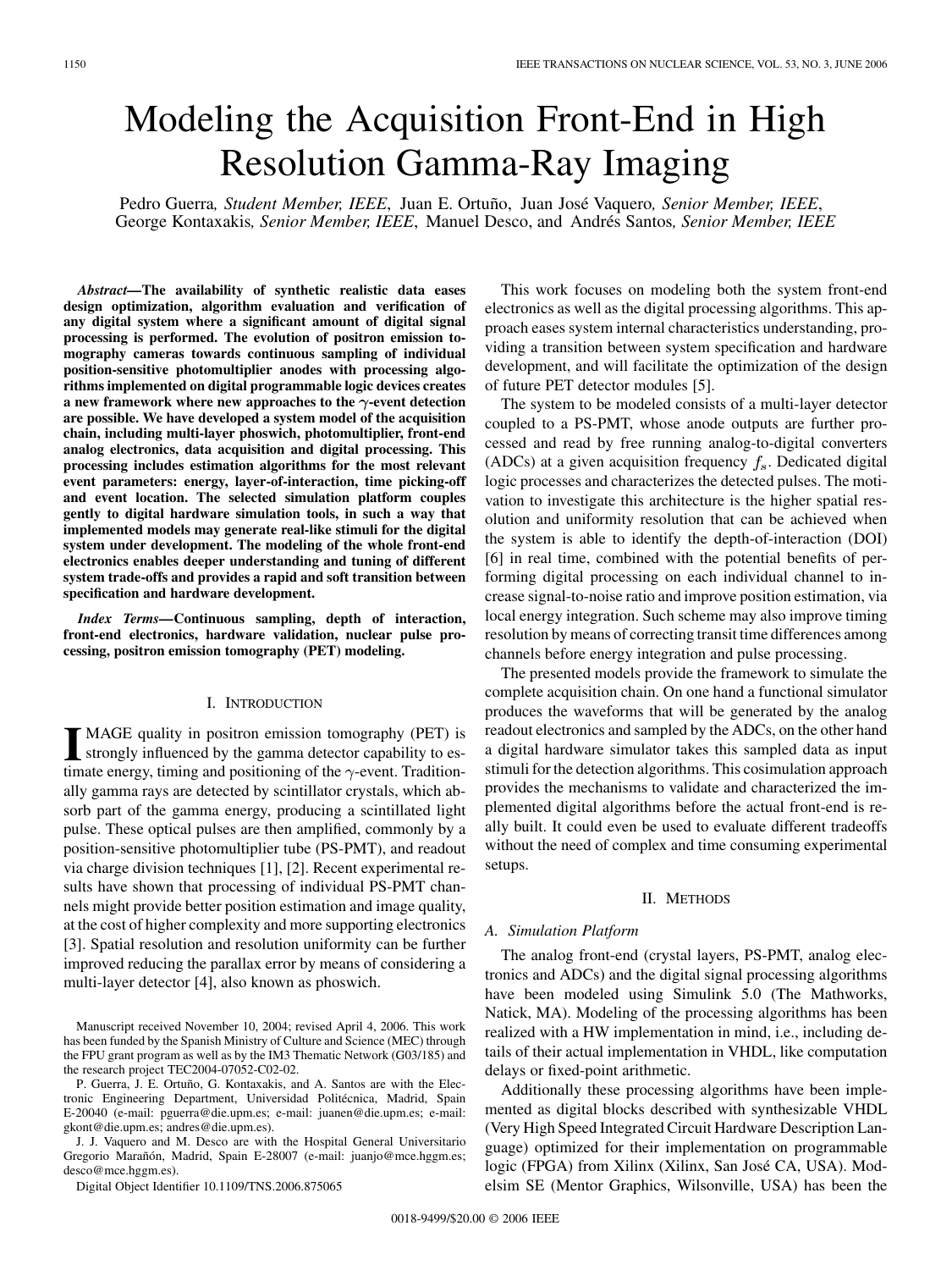VHDL simulator of choice. The software package *XtremeDSP*® from Xilinx has been used for the VHDL code verification and performance estimation. This package provides the coupling between Simulink and Modelsim, where the first provides the modeling and analysis while the latter accurately simulates the behavior of the hardware that will be synthesized. VHDL code evaluation and performance estimation are based on the following set-ups (test benches), which intensively exercise the different sub-modules:

- Short test with fixed stimuli, for visual analysis of internal waveforms of the VHDL modules versus their equivalent Simulink modules.
- Position estimation, which emulates a flood acquisition where a uniform source irradiates the detector surface. The simulations sweep along the emission energy.
- Timing estimation, which verifies the functionality of the timestamp generator. Events are generated with a known phase with respect to the sampling clock and the generated stamp is compared to the expected value.
- Energy estimation, which simulates a source irradiating a fixed position for a given phoswich layer.
- DOI estimation, which measures the energy in a delay window for events that hit a known layer at a random clock phase and position.
- Abnormal situations, the implemented HW may detect certain errors, such as saturations while integrating or unreliable time stamps, which may take place under certain conditions. This test forces the logic to such conditions.

## *B. System Model*

Synthetic anode pulses are built by modeling the different stages of the acquisition chain, taking into account the statistical properties of the processes involved. The starting point is the average charge  $\overline{Q}_o$  delivered by each anode of the photomultiplier, which may be computed as:

$$
\bar{Q}_o = \bar{N}_{\text{PHO}} \cdot \eta \cdot \bar{G} \tag{1}
$$

where  $N_{\rm PHO}$  is the mean number of photons created in the scintillator upon  $\gamma$ -absorption,  $\eta$  represents the probability that an optical photon from the scintillator reaches the first dynode of the PS-PMT and G represents the mean electron multiplication factor of the PS-PMT [\[7\]](#page-5-0). This charge is delivered in the form of a current pulse, which after preprocessing can be acquired and analyzed by the digital electronics.

*Crystal Model:* On every  $\gamma$ -ray scintillator interaction there is an energy exchange which generates as a result a certain amount  $N<sub>PHO</sub>$  of optical photons. The actual number of generated photons is function of the  $\gamma$ -ray energy  $E_{\gamma}$ , the scintillator photoelectric fraction  $P_{\text{FE}}$ , the photon yield  $Y(E_{\gamma})$  and the scintillator intrinsic energy resolution  $\Delta E/E$ . To model the energy deposition  $E_{\text{CR} \text{YSTAL}}$ , it is assumed that there is a photoelectric deposition with probability  $P_{\text{FE}}$ , and a Compton deposition with probability  $1 - P_{\text{FE}}$ . In case of a Compton interaction, the deposited energy is random value that depends on the actual energy of the  $\gamma$ -ray and the recoil energy of the photon [\[8\].](#page-5-0)

Moreover these photons are time distributed according to the scintillation properties of the crystal, which can be modeled as a lineal combination of two or more exponential functions [\[9\].](#page-5-0) These functions take into account pulse rise  $\tau_{\text{RISE}}$  and fall  $\tau_{\rm FALL}$  constants. It has been shown that most scintillators of interest may be described with a single rise and a single fall constant [\[5\]](#page-5-0). Putting all together, the crystal pulse is modeled as follows:

$$
E_{\text{CRISTAL}} = \begin{cases} E_{\gamma} = h\nu & \text{with Prob}(P_{\text{FE}})\\ U\left(0, \frac{E_{\gamma}^{2}}{E_{\gamma} + 255}\right) & \text{with Prob}(1 - P_{\text{FE}}) \end{cases}
$$
 (2)

$$
N_{\rm PHO} = N \left( \mathrm{E_{CRISTAL}} \cdot \mathrm{Yield}, \frac{\Delta E}{\mathrm{E_{CRISTAL}}} \right) \tag{3}
$$

$$
N_{\rm PHO}(t) = N_{\rm PHO} \frac{\exp(-t_{\tau_{\rm FALL}}) - \exp(-t_{\tau_{\rm RISE}})}{\tau_{\rm FALL} - \tau_{\rm RISE}} \tag{4}
$$

where  $U(a, b)$  stands for a Uniform distribution between a and b, and  $N(m, v)$  stands for a Gaussian distribution with mean m and variance  $v$ .

The second term  $\eta$  of (1) is decomposed as the product of two terms: crystal efficiency  $\eta_{\text{CRYS}}$  and quantum efficiency  $\eta_{\text{PMT}}$ . The first term ranges between 20–60% depending on crystal size, surface finish and coupling to the PMT [\[10\],](#page-5-0) while the latter depends on PMT efficiency at the wavelengths defined by the scintillator emission spectrum and is usually less than 25%. They are implemented as a binomial distribution, where the actual number of photons  $N'_{\text{PHO}}(t)$  that reach the photocathode during a short time interval  $\Delta t$  around t is:

$$
N'_{\text{PHO}}(t)
$$
  
=  $\frac{1}{\Delta t} \arg n \{ U(0, 1) = P(n|N_{\text{PHO}}(t)) \}$   

$$
P(n|N_{\text{PHO}}(t))
$$
  
=  $\begin{pmatrix} t + \Delta t/2 \\ t - \Delta t/2 \\ n \end{pmatrix} \cdot \eta^n \cdot (1 - \eta)^{N_{\text{PHO}}(t) - n} \approx$   

$$
P(n|N_{\text{PHO}}(t))
$$
  
=  $\begin{pmatrix} N_{\text{PHO}}(t) \cdot \Delta t \\ n \end{pmatrix} \cdot \eta^n \cdot (1 - \eta)^{N_{\text{PHO}}(t) - n}$  (5)

In case of a multi-layer phoswich, in first place the crystal layer is selected randomly, taking into account the a priori probabilities of each layer which are function of crystal lengths and the scintillator stopping power, and next a pulse is drawn out as described in previous  $(2)(3)(4)(5)$ .

*PS-PMT Model:* The next item in the chain is the PMT, whose basic functional diagram is shown in [Fig. 2.](#page-2-0) It consists of a photocathode and a series of dynodes in an evacuated glass enclosure. When photons strike the photocathode, electrons are emitted via the photoelectric effect. These electrons are focused onto the first dynode by an electric field and when they strike the dynodes, more electrons are emitted. The current of electrons increases as it moves down the successive dynodes until it reaches the anode, producing a small current pulse, achieving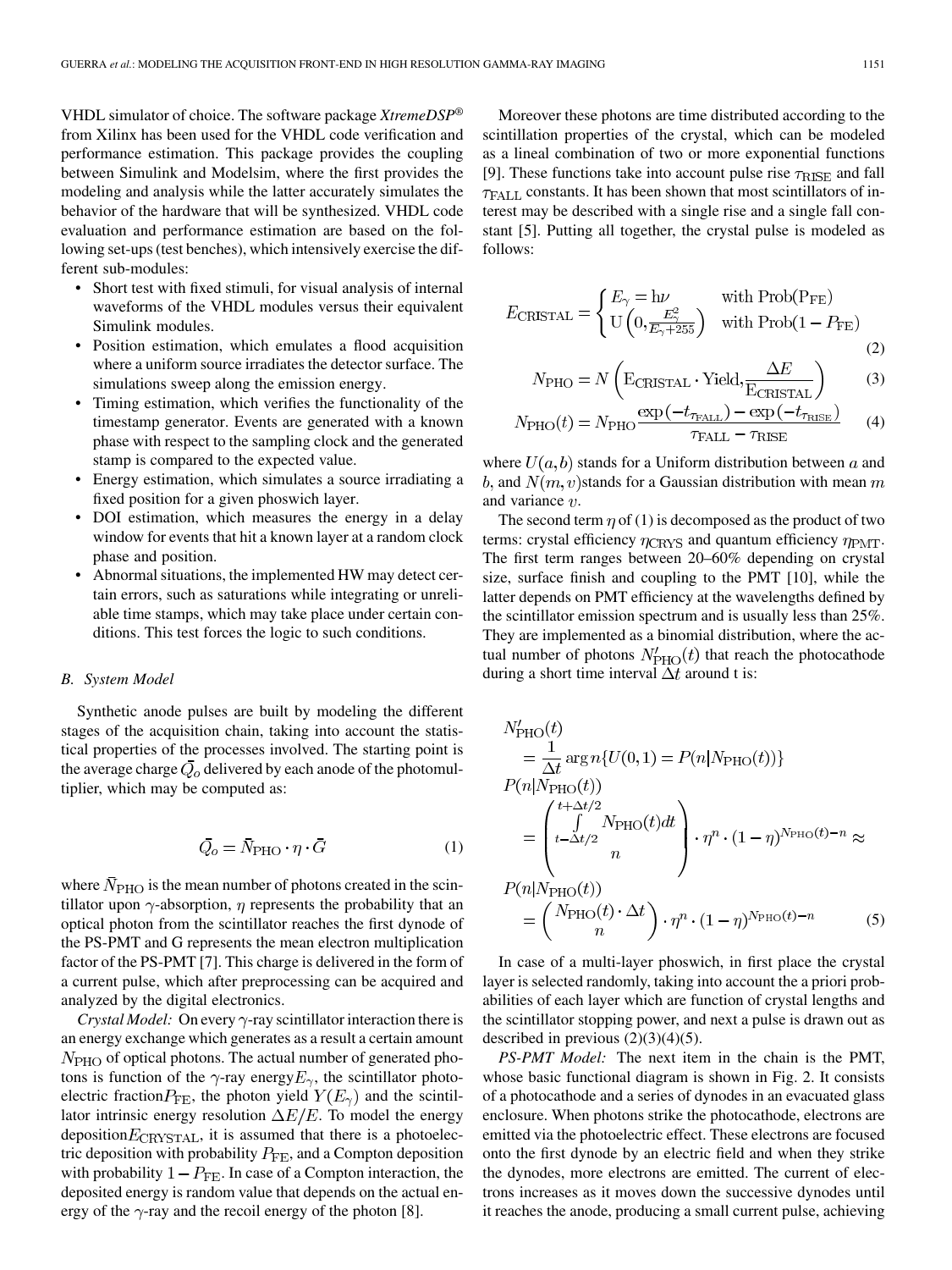<span id="page-2-0"></span>

Fig. 1. The simulation platform, as it is shown it the upper figure, consists of two concurrent simulators. The first, which is based on Simulink, simulates the functional part of the system providing the input patterns to the Modelsim. The latter simulates the HW that is actually going to be synthesized and implemented. Both tools are linked through the cosimulation interface provided by System Generator from Xilinx. The lower figure shows a feasible set up, with the Simulink schematic in the background and probes outputs in the foreground. These probes include a VHDL waveform provided by Simulink and the outputs of the PS-PMT and the inputs to the ADCs. Such approach provides a complete picture of what is going on at each point of the system.



Fig. 2. Schematic of a basic PMT. A high voltage (HV) is applied over the photocathode, the dynodes and the anode to create an electric field that focuses electrons towards the collecting anode. This is done by the aid of a resistor chain (R) that creates a potential ladder down the structure.

an amplification gain of  $10^3$ – $10^8$ . The voltage divider network shown in the figure carries a steady current  $-HV/R_{\text{tot}}$  which supplies the electrons for multiplication at each dynode.

PMT's use is widely spread mostly because of their high linearity and gain. The most important parameters are the gain, which is function of voltage and temperature, dark current, transit time, rise time as well as cross-talk and gain non-uniformities. The implemented PMT simulation model extends the statistical approach presented at [\[11\]](#page-5-0) to a PS-PMT, where each cathode collects and amplifies the energy striking a particular section of the PMT surface.



Fig. 3. The scintillation light pulse from a given crystal irradiates an area of the PMT surface, which includes several photocathodes. Each of these collects and amplifies the energy, giving away a current pulse through its anode that is function of the impact location and also of the PMT properties.

As it is shown in Fig. 3, the photons coming out the crystal illuminate an area of the photocathode bigger than the crystal section due to the photon spread during their propagation through the optical glue and borosilicate window. This spread has been modeled as a spatially distributed gaussian function centered at the crystal whose spread factor  $\sigma_{\text{PMT}}$  is empirically determined. In this way the energy collected by each anode j is computed as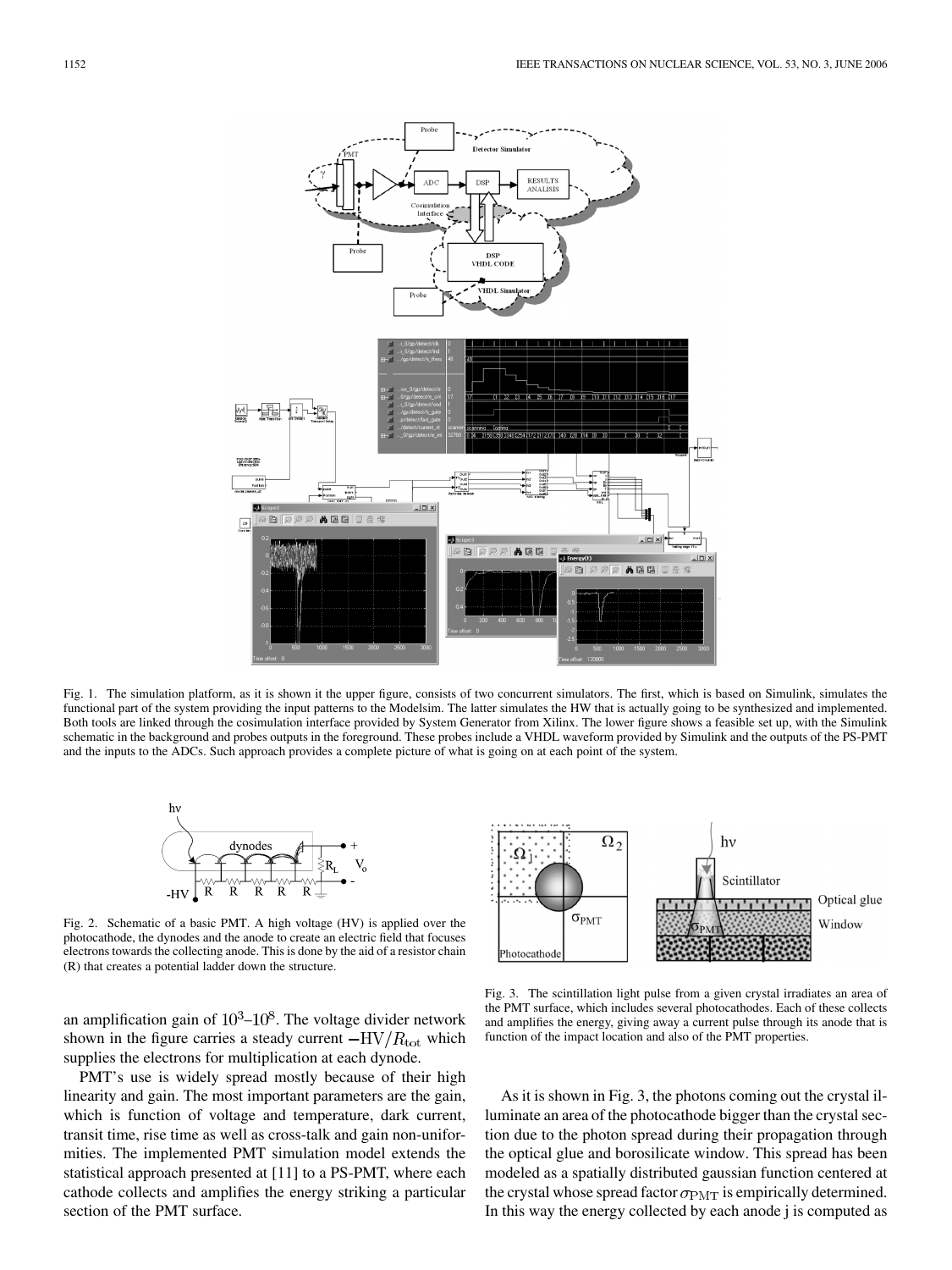<span id="page-3-0"></span>the integral across the corresponding cathode domain  $\Omega_i$  as follows:

$$
F_j = \frac{G_j}{\sqrt{2\pi\sigma_{\text{PMT}}^2}} \int_{\Omega_j} \exp\left(-\frac{(x - x_m)^2 + (y - y_m)^2}{2\sigma_{\text{PMT}}^2}\right) \cdot dx \cdot dy \quad (6)
$$

where  $(x_m, y_m)$  are the coordinates of the m crystal center at which energy deposition takes place,  $G_i$  includes gain non-uniformities and  $\sigma_{\rm PMT}$  models photon spread.

Finally the single-photon PMT response, characterized by the device's rise time  $t_{\text{PMTrise}}^2$  and transition time jitter  $t_{\text{PMTjitter}}^2$ , is modeled as:

$$
h(t) = \frac{1}{t_p^2} \cdot t \cdot \exp\left(-\frac{t}{t_p}\right)
$$
  

$$
t_p^2 = t_{\text{PMTise}}^2 + t_{\text{PMTjitter}}^2 \tag{7}
$$

Combining all these expressions together we estimate the current  $i_i(t)$  at the output of each anode j as the PMT response to the photon flux illuminating the cathode plus the PMT dark current  $I_{\text{dark}}$  as follows, where G is the PMT gain and q is the charge of an electron:

$$
i_j(t) = q \cdot \bar{G} \cdot F_j \cdot h(t) * N'_{\text{PHO}}(t) + I_{\text{dark}} \tag{8}
$$

*Readout Model:* Two options are considered for anode readout; on one side, the classical Anger approach where the number of processed signals is reduced by means of a resistive network [\[1\],](#page-5-0) on the other each anode is individually acquired [\[12\].](#page-5-0) In any case current pulse is amplified by a transimpedance filter and shaped by a  $CR - RC<sup>n</sup>$  filter [\[13\]](#page-5-0) prior to digital conversion by an analog-to-digital converted (ADC) sampling at a fix rate  $f_s$ . The acquired stream will be digitally processed to identify and characterize the pulses generated by the detected  $\gamma$ -ray.

At this point it is required to stress the considered noise model, as it is essential to achieve a realistic synthetic pulse. The implemented model considers both series  $e_n^2$  and parallel  $i_n^2$  noise according to the noise model described in Fig. 4. It has been shown [\[14\]](#page-5-0) that under normal conditions the noise spectral density may be modeled as a first polynomial, where the coefficients  $a, b, a_f, b_f$  are either analytically estimated or empirically computed:

$$
\frac{de_n^2}{df} = a + \frac{af}{|f|}
$$
  
\n
$$
\frac{di_n^2}{df} = b + b_f|f|
$$
 (9)

## III. RESULTS

The presented models for the analog front-end have been implemented as parametrizable Simulink blocks, which are easily configured to simulate different scenarios or test benches.



Fig. 4. Noise model for the analog front-end, which considers two noise source. series and parallel noise. It is important to point out the influence of parasitic capacitances  $C_{\rm tot}$  on the series noise which may dominate over the rest of noise sources.



Fig. 5. Synthetic (light gray) scintillation pulse versus real (black) pulse for a LYSO crystal (Crystal Photonics Inc).

TABLE I ESTIMATED VALUES FOR THE SERIES AND PARALLEL WHITE NOISE BASED ON THE ANALYTICAL EXPRESSIONS OF [\[14\]](#page-5-0) AND MEASURED DATA. AS A FIRST APPROXIMATION IT IS CONSIDERED THAT WHITE NOISE DOMINATES OVER 1/F NOISE

| Series white noise        | Parallel white noise | Equivalent leakage current |  |
|---------------------------|----------------------|----------------------------|--|
| $200 \text{ nV/Hz}^{1/2}$ | 14 fA/ $Hz^{1/2}$    | $126$ nA                   |  |

The first of these scenarios mimics an available LYSO-based detector whose pulses are compared, as shown in Fig. 5, to real dynode pulses acquired with an oscilloscope. As it can be seen, both shape and noise level are identical.

The next stage has been the configuration of the Simulink blocks to model an analog front-end consisting of a  $16 \times 16$  $LSO(0.22 \times 0.22 \times 1.2$  cm)/GSO(0.22 × 0.22 × 1.2 cm) phoswich coupled to a Hamamatsu H5000 PS-PMT [\[15\],](#page-5-0) with optical grease, based on the observations and mea-surements carried out by several authors [\[3\]](#page-5-0), [\[6\]](#page-5-0), [\[7\], \[12\],](#page-5-0) [\[16\]–\[18\]](#page-5-0). Given the scintillator, coupling and PMT properties the overall efficiency  $\eta$  is set to 10% which is consistent with previously reported values [\[7\], \[19\]](#page-5-0). Noise levels, whose values are shown in Table I, are based on the measurements done with our current front-end. Anode outputs are reduced to 4 Anger signals namely  $(X +, X -, Y +, Y -)$  by means of a resistive network [\[1\],](#page-5-0) each of which is filtered by a CR-RC filter with 10 ns peaking time and continuously sampled at 50 MHz by a 10 bit ADC. Finally, the original PMT has been simplified from  $8 \times 8$  to  $4 \times 4$  channels in order to speed-up simulations and provide a pessimistic scenario for performance estimations.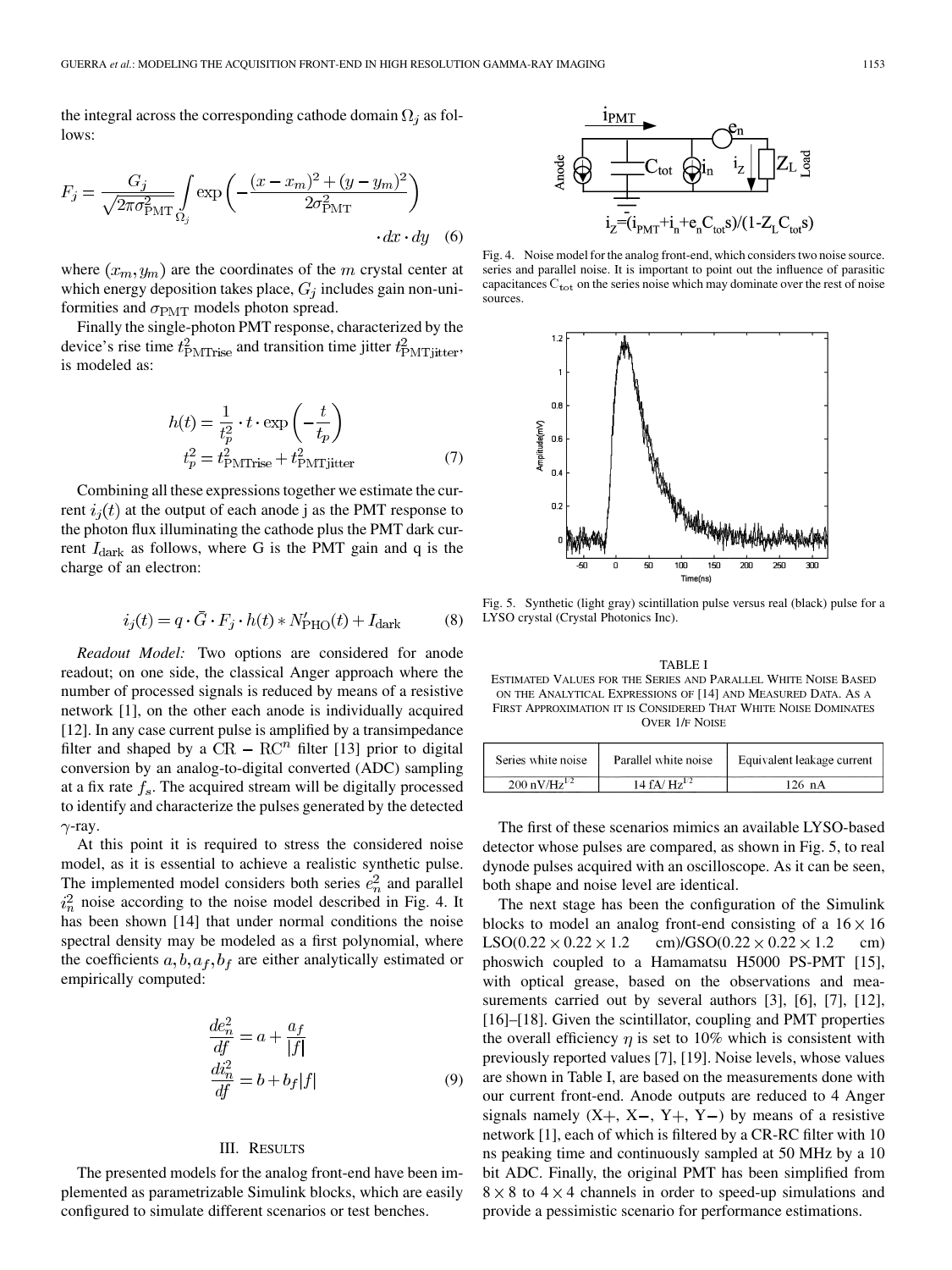<span id="page-4-0"></span>

Fig. 6. Simulated flood map (top-left) for an LSO-only simulation with Anger positioning. The observed distortions are due to crystal lower light collection near the edges, the non-uniform gain of the PS-PMT and non-linearities introduced by the resistive network, and approximate the appearance of a real flood map (let-bottom). The profile on the x-axis (top-right) shows that, despite distortions, the 16 crystals can still be identified. However the simulated profile lacks the background noise appreciated in a real profile (bottom-right).

TABLE II BRIEF COMPARISON BETWEEN SIMULATIONS AND PUBLISHED RESULTS

|             | Habte et al <sup>[3]</sup> | Pani et al[18] | Simulations |
|-------------|----------------------------|----------------|-------------|
| Gain        | 1:2.2                      |                | 1.3         |
| Peak-Valley | $13-1$                     | $21-1$         | 15:1        |
| Ratio       |                            |                |             |
| Cross-talk  | 5%                         | $3.22\%$ (5mm) | 4.5%        |
| AE/E        | $2.5\%$                    |                | 18.8%       |

Regarding the ADCs models, these included parameters for distortions and non-linearities. However in order to speed up simulations, these effects were exchanged for a reduced ADC dynamic range, in such a way that only the lower 8.5 bits are really used. The data stream generated by the ADCs is used as input stimuli to the VHDL code which is concurrently simulated by Modelsim. These stimuli have been used to debug and validate the implemented digital algorithms: pulse detection, energy, position, time stamp generation and pulse shape for DOI estimation.

Fig. 6 shows a flood map, both simulated and real for a LSOonly detector. Distortions on the crystal location may be attributed to the crystals lower light collection near the edges, the non-uniform gain of the PS-PMT and non-linearities introduced



Fig. 7. Simulated energy spectrum for a fix position of the crystal map, it is observed that GSO and LSO 511 KeV photopeaks are clearly identified. The FHWM energy resolution is estimated to be around 15.5% for GSO and 11.5% for LSO. The relative gain between LSO and GSO is 2.7:1, as expected due to the lower GSO photon yield and a slightly lower PS-PMT quantum efficiency at the GSO wavelength.